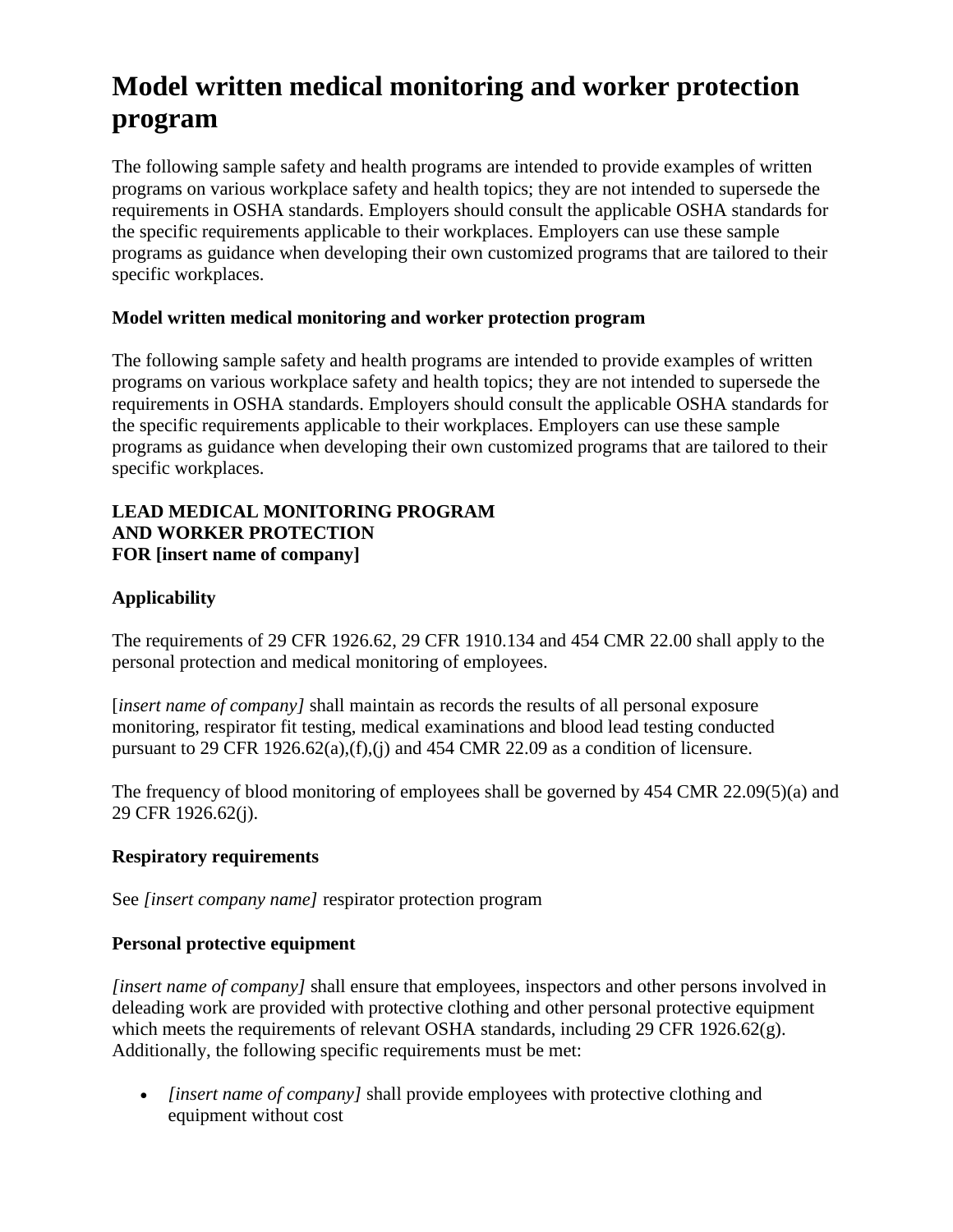- protective clothing shall provide sufficient coverage and be sufficiently impermeable to lead, caustic paste, chemical solvents and other contaminants to prevent contamination of underlying garments or body surfaces.
- where dust-generating methods are used, *[insert name of company]* shall provide a minimum of 2 changes of protective clothing during an 8-hour day.
- where caustic paste is used to remove lead paint, the *[insert name of company]* shall provide and ensure the use of: full body coveralls impervious to caustic substances; gloves impervious to caustic substances; glove extenders; appropriate boot or shoe covers; and where caustic past is to be applied at or above face level, face shields.

*[insert any other PPE that is used or required for use on your job sites-hardhats, steel toe boots, fall restraints, goggles or faceshields.]*

# **Medical surveillance**

*[name of company]* shall provide for two levels of medical surveillance:

- Initial medical surveillance shall be provided for any employee who is exposed at or above 30 ug/m<sup>3</sup> for at least one day per year
- Full medical surveillance shall be provided for  $(1)$  any employee who is exposed at or above 30 ug/m<sup>3</sup> for more than 30 days per year; (2) all potentially exposed employees where the concentration of lead in the air is not known but {name of company] has reason to believe employees will be exposed at or above the action level of 30 ug/m<sup>3</sup> for more than 30 days per year. Since exposures at lead abatement sites can potentially be above 30 ug/m <sup>3</sup> *[name of company]* requires all workers to participate in the full medical surveillance program.

The initial medical surveillance consists of testing the blood lead level and zinc protoporphyrin (ZPP) level.

Full medical surveillance consists of:

- Checking blood lead levels every 2 months for the first 6 months, and quarterly thereafter
- Monitoring work history, symptoms and performing a physical examination to assess:
	- o work practices
	- o personal hygiene habits
	- o symptoms of lead or other poisons,
	- o signs of adverse health effect
- Documentation of the medical surveillance program
- Assessing blood lead level and any effects of lead exposure when the employee was hired or placed in the current assignment
- Monitoring changes with time to observe any trends in blood lead or ZPP levels, even if they are within acceptable limits, as a sign of excessive exposure
- Assessing on the job sources of lead vs. other sources of lead (i.e. at home)

## **Medical examinations**

Frequency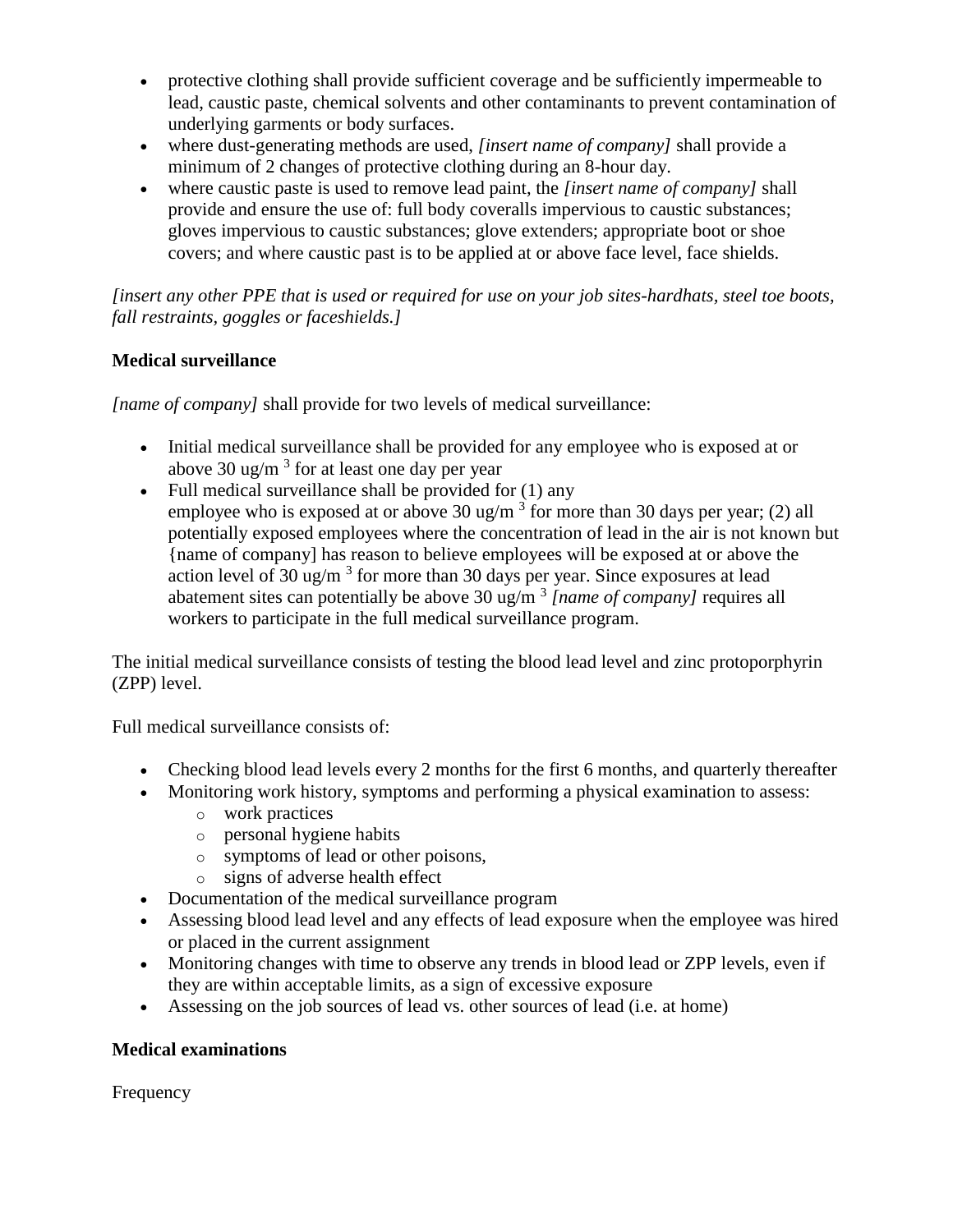*[name of company]* shall ensure that employees are provided with medical examinations and consultations in accordance with 29 CFR 1926.62(j)(1) and (3) and 454 CMR 22.09(5)(a) through (g). Medical examinations will be provided by *[insert name of health care provider]* and shall be performed:

- as soon as possible, upon notification by an employee either that the employee has developed signs or symptoms commonly associated with lead intoxication; that the employee desires medical advise concerning the effects of current or past exposure to lead on the employee's ability to procreate a health child; that the employee is pregnant, or that the employee has demonstrated difficulty in breathing during a respirator fit test or during use, OR
- immediately following medical removal specified by  $454$  CMR  $22.09(5)(b)$  or as medically appropriate as determined by a physician
- prior to engaging in lead abatement work
- annually for any employee who engages in lead abatement work and is exposed at or above the action level of 30 ug/m  $3\frac{3}{2}$

Elements of medical examination

- detailed work history and a medical history with particular attention to past lead exposure, personal habits and hygiene, and past or present gastrointestinal, hematological, renal, cardiovascular, reproductive and neurological problems
- thorough physical examination, with particular attention to teeth, gums, hematological, gastrointestinal, renal, cardiovascular, reproductive, neurological and pulmonary systems
- blood pressure measurement
- blood sample and analysis which determines
	- o blood lead level
	- o hemoglobin and hematocrit determinations, red cell indices, and examination of peripheral smear morphology
	- o zinc protoporphyrin
	- o blood urea nitrogen
	- o serum creatinine
- routine urinalysis with microscopic examination
- any laboratory or other test relevant to lead exposure which the examining physician deems necessary by sound medical practices

All medical examinations shall be performed by or under the direction of a physician.

The employee may consult another doctor for a second opinion, to review initial results, or conduct an examination and laboratory testing.

# **Information provided to physician**

The following information shall be provided to the physician conducting a medical examination or consultation pursuant to 454 CMR 22.09:

 a copy of 454 CMR 22.09 Worker Protection and Medical Monitoring Requirements; 454 CMR 22.11 Work Practices and Other Requirements for Renovation Work; 454 CMR 22.12, Work Practices and Other Requirements for Deleading Projects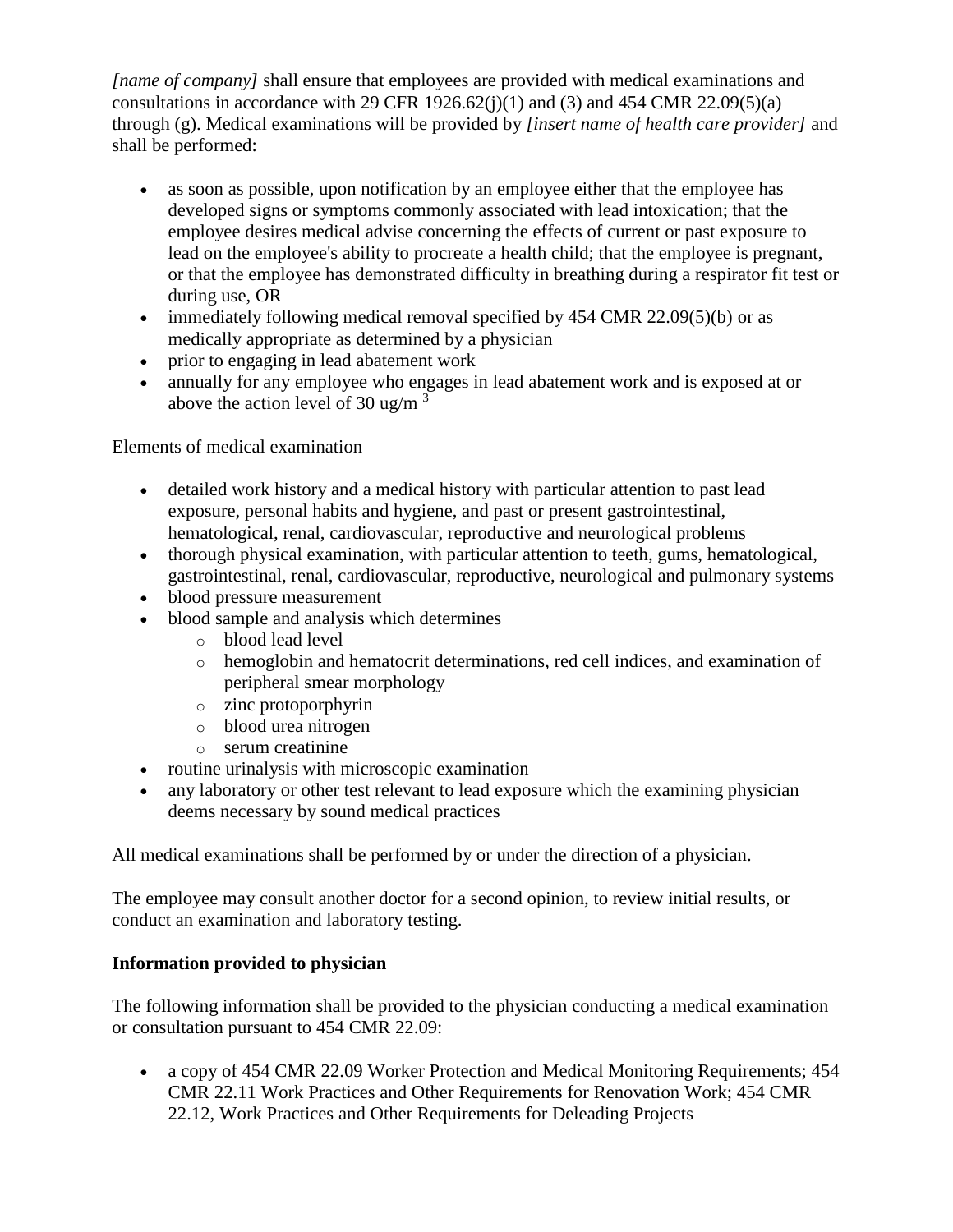- a description of the employee's duties as they relate to lead exposure or other harmful substances
- the employee's exposure level or anticipated exposure level to lead and/or any other toxic substances
- a description of any personal protective equipment used or to be used
- prior blood level determinations
- all prior written medical opinions in *[name of company*]'s possession or control

Employer's instructions to physicians

For any examination conducted for employees of *[name of company* ], the examining or consulting physician shall be instructed to:

- not reveal to the employer, either in a written statement of medical findings or in any other means of communication, any findings, including laboratory results, or diagnoses unrelated to the employee's occupational exposure to lead or ability to engage in deleading work
- advise the employee of any medical condition, occupational or non-occupational, which dictates further medical examination or treatment
- provide the employee with a clear warning of the reproductive hazards caused bye exposure to lead.

## **Medical opinion**

Within 2 working days after receipt of such records *[name of company]* shall obtain and furnish to the employee a copy of a written medical opinion from the physician which contains the following information:

- physician's opinion as to whether the employee has any detected medical condition which would place his/her health at increased risk of material impairment from exposure to lead
- any recommended special protective measures to be provided to the employee, or limitations to be placed upon the employee's activities which concern potential lead exposure
- any recommended limitation on the employee's use of respirators

Within 2 working days after receipt of the report of the employee's blood lead level, *[name of company]* shall furnish the employee with a copy thereof.

## **Blood lead level/ZPP monitoring**

Frequency of testing

- All employees of *[name of company]* who conduct deleading work shall receive blood lead and ZPP monitoring every 2 months during the first 6 months following licensure or certification, and at least quarterly thereafter.
- Employees of *[name of company*] who conduct lead safe renovating work shall receive blood lead and ZPP monitoring every two months during the first 6 months and every 6 months thereafter.